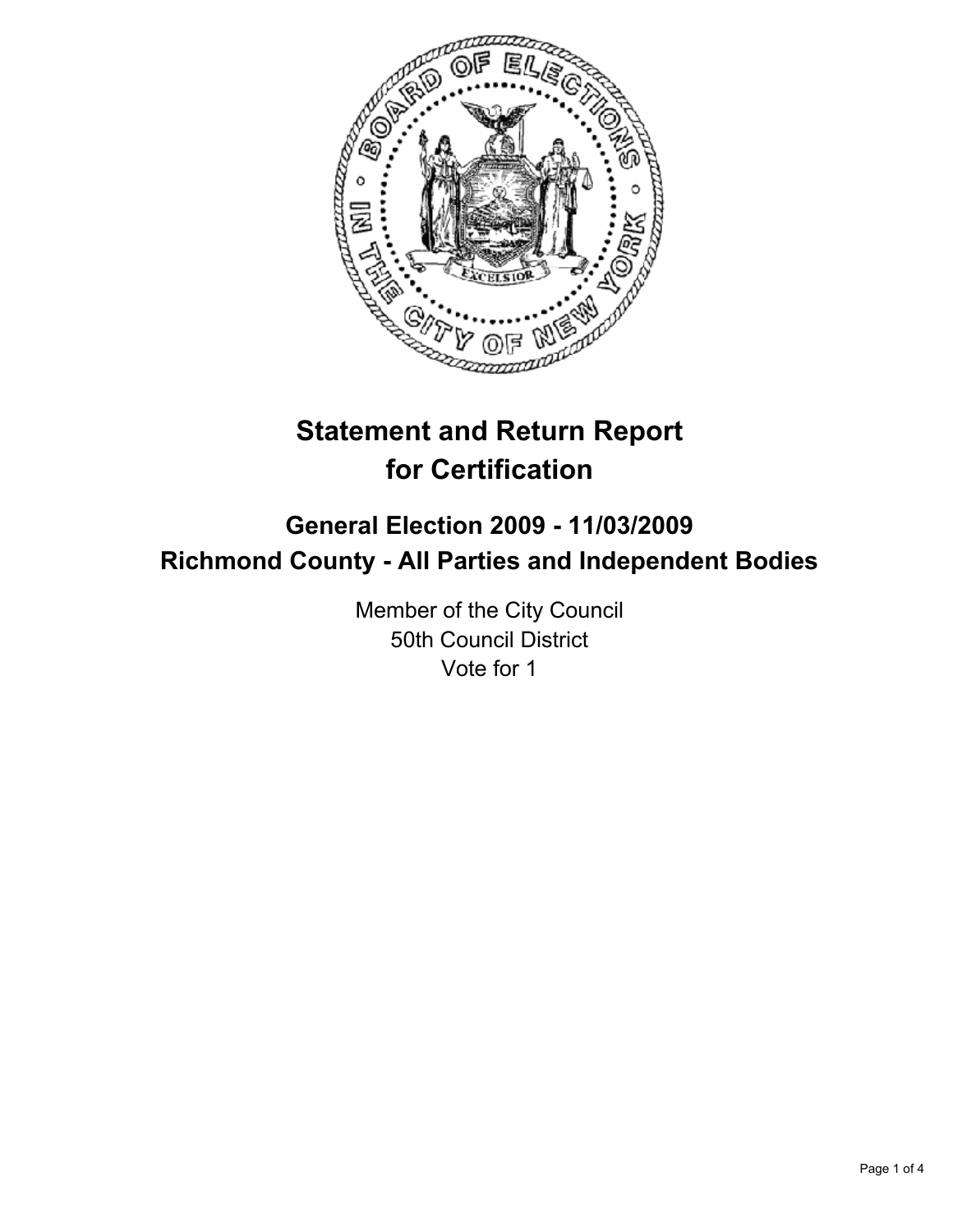

### **Assembly District 60**

| <b>PUBLIC COUNTER</b>           | 9,411 |
|---------------------------------|-------|
| <b>EMERGENCY</b>                | 2     |
| ABSENTEE/MILITARY               | 350   |
| AFFIDAVIT                       | 68    |
| <b>Total Ballots</b>            | 9,831 |
| JAMES M POCCHIA (DEMOCRATIC)    | 2,067 |
| JAMES S ODDO (REPUBLICAN)       | 5,398 |
| JAMES S ODDO (INDEPENDENCE)     | 621   |
| JAMES S ODDO (CONSERVATIVE)     | 615   |
| JAMES S ODDO (WORKING FAMILIES) | 232   |
| <b>Total Votes</b>              | 8,933 |
| Unrecorded                      | 898   |

**Assembly District 61**

| <b>PUBLIC COUNTER</b>           | 1,095 |
|---------------------------------|-------|
| <b>EMERGENCY</b>                | 0     |
| ABSENTEE/MILITARY               | 55    |
| <b>AFFIDAVIT</b>                | 5     |
| <b>Total Ballots</b>            | 1,155 |
| JAMES M POCCHIA (DEMOCRATIC)    | 243   |
| JAMES S ODDO (REPUBLICAN)       | 575   |
| JAMES S ODDO (INDEPENDENCE)     | 91    |
| JAMES S ODDO (CONSERVATIVE)     | 100   |
| JAMES S ODDO (WORKING FAMILIES) | 34    |
| <b>Total Votes</b>              | 1,043 |
| Unrecorded                      | 112   |

#### **Assembly District 62**

| <b>PUBLIC COUNTER</b>           | 4,256 |
|---------------------------------|-------|
| <b>EMERGENCY</b>                | 11    |
| ABSENTEE/MILITARY               | 153   |
| <b>AFFIDAVIT</b>                | 24    |
| <b>Total Ballots</b>            | 4,444 |
| JAMES M POCCHIA (DEMOCRATIC)    | 1,012 |
| JAMES S ODDO (REPUBLICAN)       | 2,522 |
| JAMES S ODDO (INDEPENDENCE)     | 242   |
| JAMES S ODDO (CONSERVATIVE)     | 294   |
| JAMES S ODDO (WORKING FAMILIES) | 79    |
| MICHAEL VARRIANO JR. (WRITE-IN) | 1     |
| <b>Total Votes</b>              | 4,150 |
| Unrecorded                      | 294   |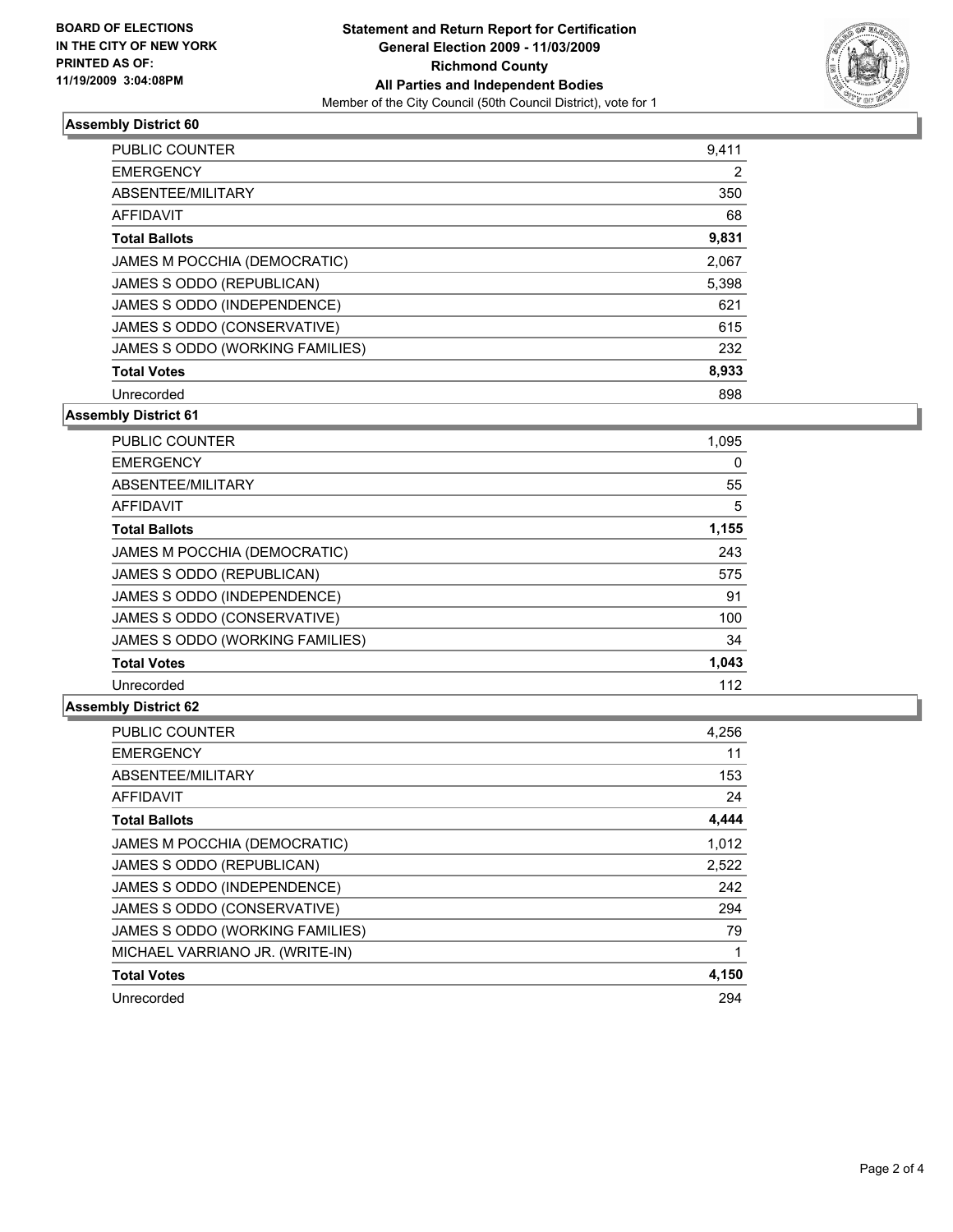

### **Assembly District 63**

| <b>PUBLIC COUNTER</b>           | 10,309 |
|---------------------------------|--------|
| <b>EMERGENCY</b>                | 31     |
| ABSENTEE/MILITARY               | 297    |
| <b>AFFIDAVIT</b>                | 54     |
| <b>Total Ballots</b>            | 10,691 |
| JAMES M POCCHIA (DEMOCRATIC)    | 2,418  |
| JAMES S ODDO (REPUBLICAN)       | 5,833  |
| JAMES S ODDO (INDEPENDENCE)     | 571    |
| JAMES S ODDO (CONSERVATIVE)     | 628    |
| JAMES S ODDO (WORKING FAMILIES) | 209    |
| NICK VIAGGENKO (WRITE-IN)       |        |
| <b>Total Votes</b>              | 9,660  |
| Unrecorded                      | 1.031  |